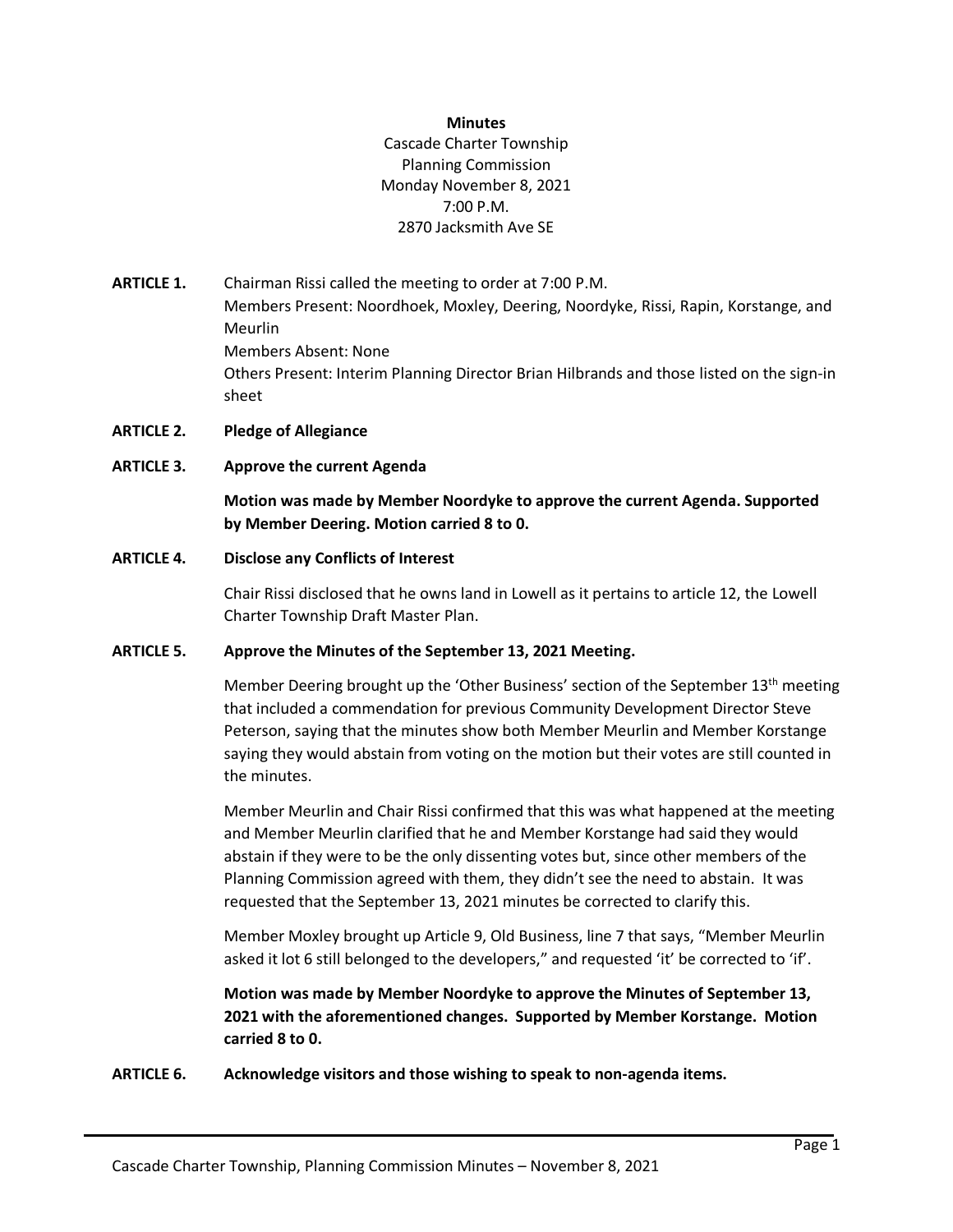There was no one who wished to speak to non-agenda items.

### **ARTICLE 7. Case #21-3632/Gole Dental Properties**

### **Property Address:** 3636 Kraft Ave

**Requested Action:** The applicant is requesting preliminary plan approval to amend the existing PUD to permit a dental office.

Interim Planning Director Hilbrands presented the case. The site was rezoned to PUD in 1989 in order to allow the existing home on the property to be used as an office space. The language will have to be amended in order to allow for the dental office as a permitted use. He said that the case was brought in front of the Planning Commission for a Basic Plan Review at the April 19, 2021 meeting and the applicant has now provided the required information to proceed to the preliminary plan review. The developer is proposing use of the existing building for the dental office and slightly expanding the parking lot to accommodate 12 parking spaces. The township engineer has reviewed and approved the plans contingent on their application for permits such as SESC and a water connection from the city before beginning construction. The plans have been reviewed and approved by the Fire Department. They will also need to submit a stormwater maintenance agreement to the township and will be installing a new septic system on the south of the building that has already been approved by the Kent County Health Department. Kent County Road Commission has approved changes to the curb-cuts. A landscaping plan has been submitted that includes new plantings along the west property line, on Kraft Ave. The application includes a \$2,000 landscape bond prior to obtaining a building permit. A photometric plan was submitted that day. If the Planning Commission gives preliminary plan approval, a PUD amendment will be written and brought back to the Planning Commission for a recommendation to the Township Board.

Staff recommends approval of the preliminary plan with the condition that the applicant comply with the Township Engineer's letter dated November 2, 2021 and all necessary permits are obtained before construction begins, a stormwater maintenance agreement is recorded, and a landscape bond of \$2,000 is submitted.

Member Moxley asked if there were two curb-cuts coming out onto the road and Interim Planning Director Hilbrands said that it had previously been a circular drive, but the Road Commission preferred it with only one outlet, with the other cut ending at the property line.

Member Meurlin asked if there was a significant drop-off into a creek of some sort. Interim Planning Director Hilbrands said that there is one to the East and a little bit to the south around where the proposed dumpster enclosure is to be located. Member Meurlin asked what their stormwater requirements will be and Interim Planning Director Hilbrands said that it would follow the current stormwater ordinances. Member Meurlin asked if all of the stormwater was going to be allowed to flow into the creek and Interim Planning Director Hilbrands said that there would be a leeching basin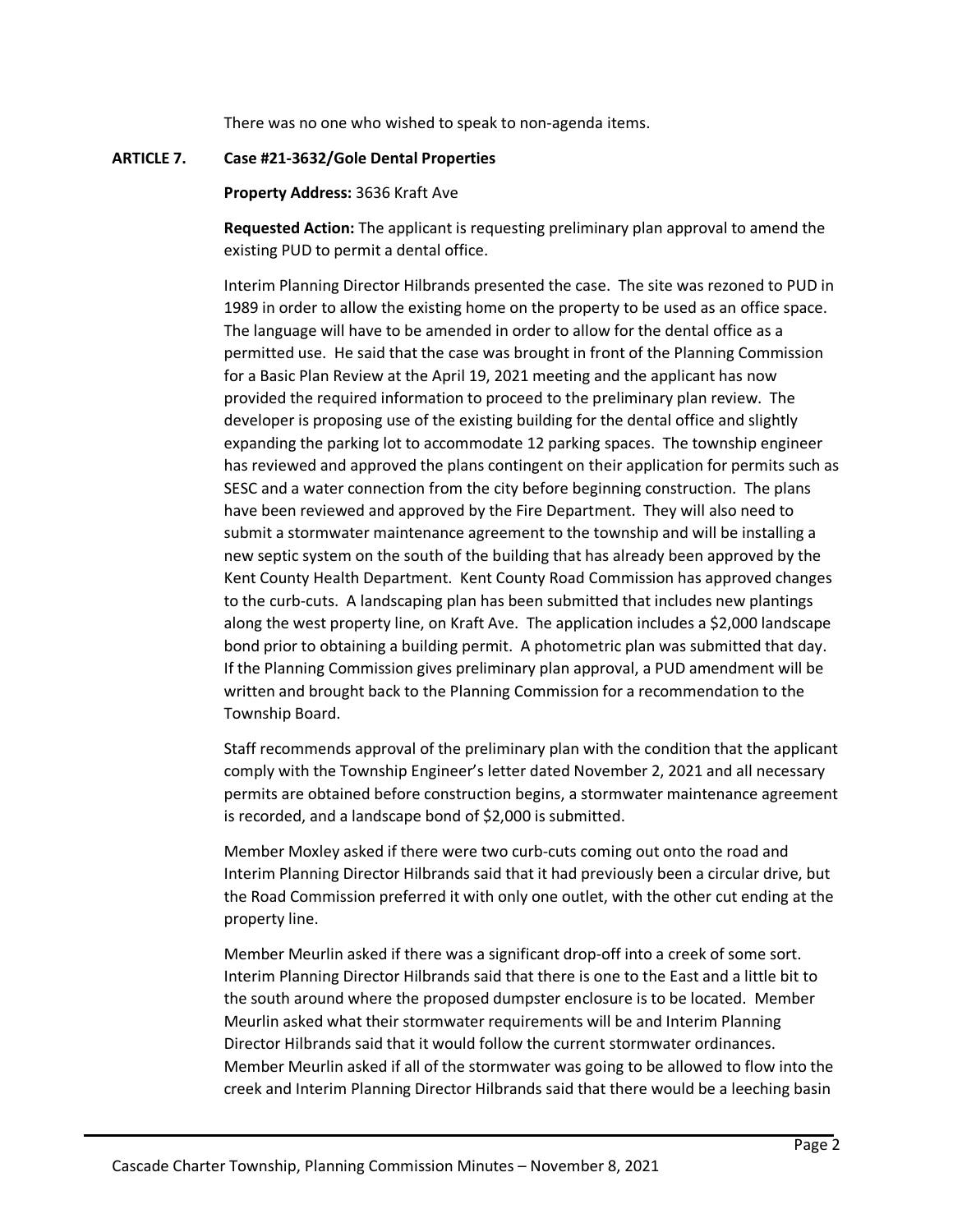in the parking lot, capturing much of the water, while the rest flowed into the creek. Member Meurlin asked if the parking lot will be contoured so that the stormwater flows into the basin and Interim Planning Director Hilbrands confirmed that this would be the case.

Chair Rissi asked why the property wouldn't be hooked up to city sewer and was instead installing a septic tank. Interim Planning Director Hilbrands shared that the sewer doesn't extend directly to the property. Chair Rissi asked how many feet away does the sewer line have to be from the property to connect and why they would rather have a septic tank. Member Noordyke said that there are buildings further down Kraft Ave that have sewer but Interim Planning Director Hilbrands clarified that it is an extremely long lateral that extends to the further properties, but not a sewer main in itself. Member Noordyke requested Interim Planning Director Hilbrands do further research into the sewer situation and Chair Rissi said that they will also ask the applicant for more information.

Chair Rissi asked how the value of landscaping performance bonds are calculated when requiring applicants to purchase one. Interim Planning Director Hilbrands said that it is based on the price of the proposed trees and shrubs. Chair Rissi asked how often the base price of the trees and shrubs are updated and Interim Planning Director Hilbrands said that they have not change since he arrived and he will look into it. Chair Rissi said that it may be time to reevaluate those prices as he believes the market price is significantly higher now than it was when the base standards were set.

Member Meurlin asked if the dental waste leaving the property is safe to flow into the septic system or sewer. Interim Planning Director Hilbrands said that the health department had approved the plan but he was not knowledgeable in that field and the applicant may be able to provide better information.

Philip Gole, the applicant who lives in Oliver Woods, addressed the dental waste question. He said that the holding or amalgamation tanks were discussed with the Health Department and that way any dental/medical waste would go into the amalgamating separator which will be a holding tank in the basement that is professionally drained by a third party. He stated that he talked to the health department about this and the recent industry standard is to have a holding tank that all of the dental/medical waste goes into.

Philip Gole said that he looked into using the city sewer system originally and it was his preference to be on city sewer but that wasn't possible and deferred to the project engineer to speak on this.

Chair Rissi asked if the practice was being relocated to this location from another building and the applicant shared that he and his brother have a second-generation dental practice in Hastings and he is looking to add a second practice at this location as he lives in Cascade Township.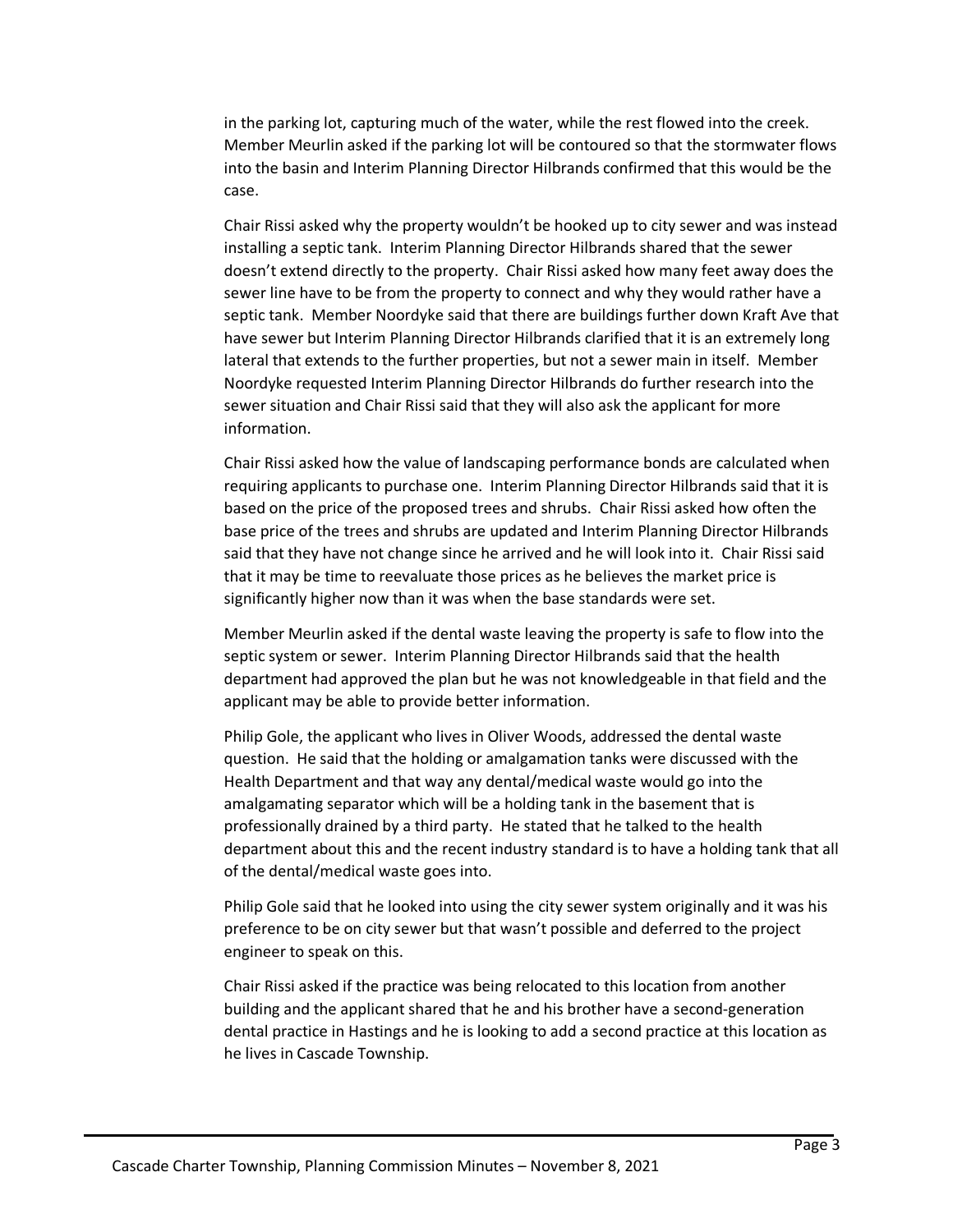Member Noordyke asked if, to the applicant's knowledge, there wasn't an option to connect to the city sewer. The applicant said that was correct and that they had also looked into an additional option of boring under to get to the sewer. He spoke with the Road Commission and they didn't want to tear up the road, especially with the easement allowing an extensive amount of fiber optic cables to run underground in that area, up towards the airport.

# **Motion was made by Member Moxley to go to public hearing. Supported by Member Rapin.**

There was no one who wished to speak.

# **Member Meurlin motioned to close public hearing. Supported by Member Rapin.**

Member Meurlin asked where the building would be on the site in relation to the site map.

**Motion was made by Member Meurlin to approve the PUD preliminary plans with the conditions listed by staff. He also recommended these conditions be included in the ordinance so they can be kept track of. Supported by Member Korstange. Motion carried 8 to 0.**

# **ARTICLE 8. Case #21-3677/Elliott**

**Property Address:** 6870 48th St

**Requested Action:** The applicant is requesting approval of a Special Use Permit for an accessory building over 832 sq ft.

Interim Planning Director Hilbrands presented the case. He said that the property is located on 48<sup>th</sup> St, just east of Thornapple River Dr. The building will be 48' x 32' for a total of 1,536 sq ft with a height of 12.5 feet as measured to the midpoint of the roof. It requires a minimum of a 10-foot setback to the side property line and a 25-foot to the rear property line. It also must be at least 10 feet from any other building. The 3-acre property is permitted to have one accessory building with an attached or detached garage. There is not currently an attached garage, so the building would be considered a detached garage. Storage is the intended building use and the size of the building is normal for the zoning district. It will have a metal roof and metal siding which is typical for the agricultural areas of the township. The lot and home size are a little smaller than typical but this property is unique in that it is surrounded by agricultural vacant land.

Staff recommend approval of the Special Use Permit with the conditions that the building be in compliance with all applicable zoning ordinance regulations, including the building not be used for living space or to run a business and any outdoor lighting meets regulations.

Member Moxley asked if the site plan was showing that the proposed building be at least 25 feet from the property line in the south east corner as it didn't look like it was and Member Meurlin asked if there was a creek on the property that runs into the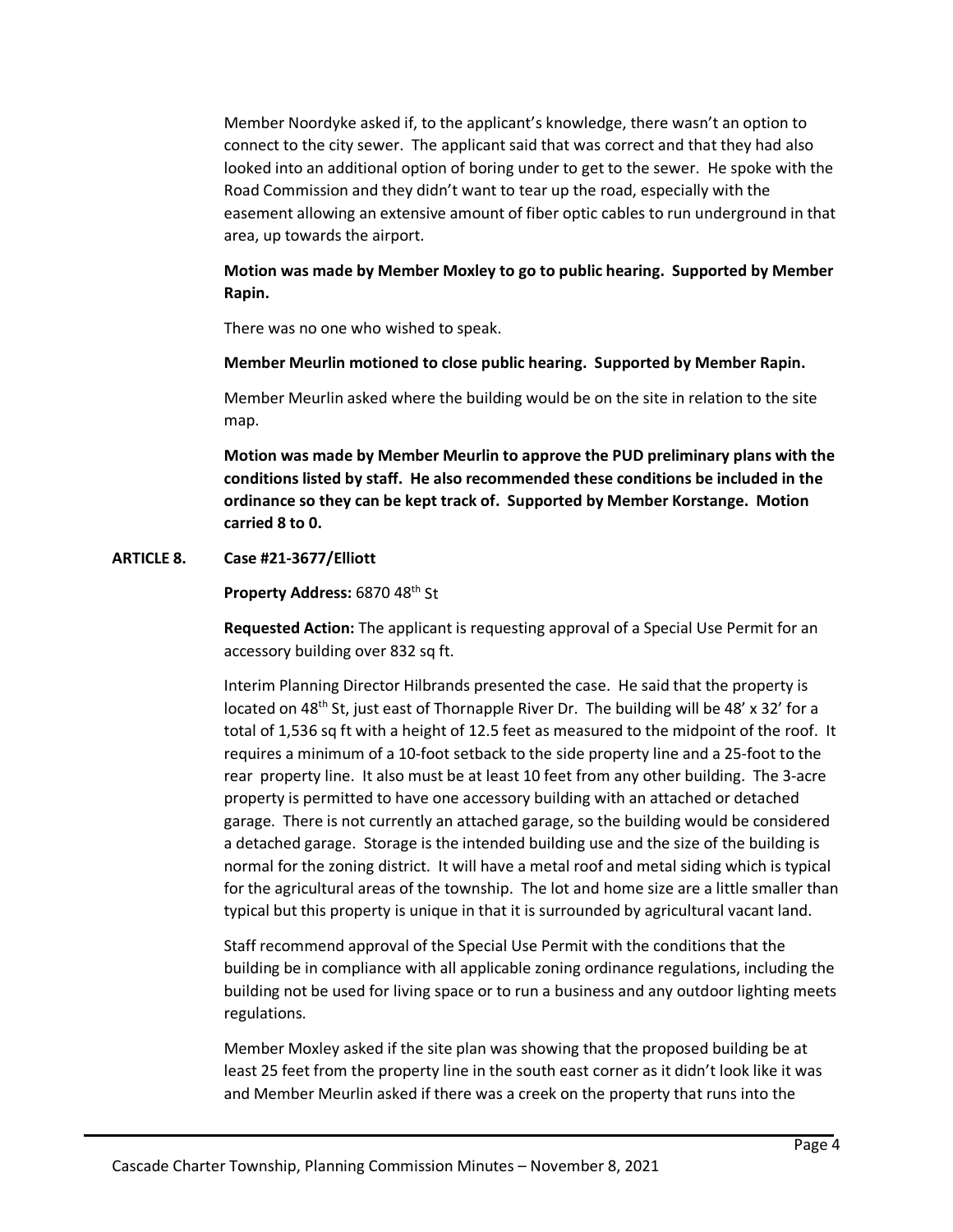Thornapple River. Interim Planning Director Hilbrands said yes to both accounts and that there is a creek to the south of the property that runs through the golf course and into the Thornapple River.

Chair Rissi asked if there was currently a building there. Interim Planning Director Hilbrands said yes, but it was a very small shed. Chair Rissi said that using rudimentary measurements, it doesn't appear to have the required setback to the property line. Member Rissi recommended extra diligence on the part of the applicant to confirm that the building meets the setback and recommended the owner have the property officially surveyed.

Member Noordhoek asked if the applicant was having a professional survey done and Interim Planning Director Hilbrands said that he was unsure but that the applicant has found the metal stakes that mark out the property line.

The applicant, Jeff Elliott of 6870 48<sup>th</sup> St, came up to answer questions from the Planning Commission. Member Noordhoek asked if there was a surveyor going to come in and put down stakes for the south side of the building. Elliot said that he had not intended to as he had found the two stakes at the side of the property in question but he will if that is what the commission is requiring of him.

Member Noordyke asked if the commission could require the applicant to build at least 25ft from the property line, following current policy, but not require the applicant to get a survey done as he is in an unusual position of having no neighbors and living in an agricultural district. Member Meurlin said that the applicant will be building it at his own consequence. He asked how the township measured a survey line when the lines are not vertical. Interim Planning Director Hilbrands said that they measure out to the closest spot on the line.

#### **Motion by Member Moxley to move to public hearing. Supported by Member Rapin.**

There was no one who wished to speak.

**Motion by Member Moxley to close public hearing. Supported by Member Deering.**

**Motion by Member Deering to approve the application with the following requirements: the building is not used for living space or a business and the lighting meets township regulations. Supported by Member Rapin.**

**Motion carried 8 to 0.**

## **ARTICLE 9. Case #21-3669/John Rabideau/Cascade Roadhouse**

**Property Address:** 6817 Cascade Rd

**Requested Action:** The applicant is requesting approval of a site plan review for a new 480 sq ft covered structure.

Interim Planning Director Hilbrands presented the case. He said that the applicant is looking to construct a covered structure/canopy at the Cascade Roadhouse restaurant.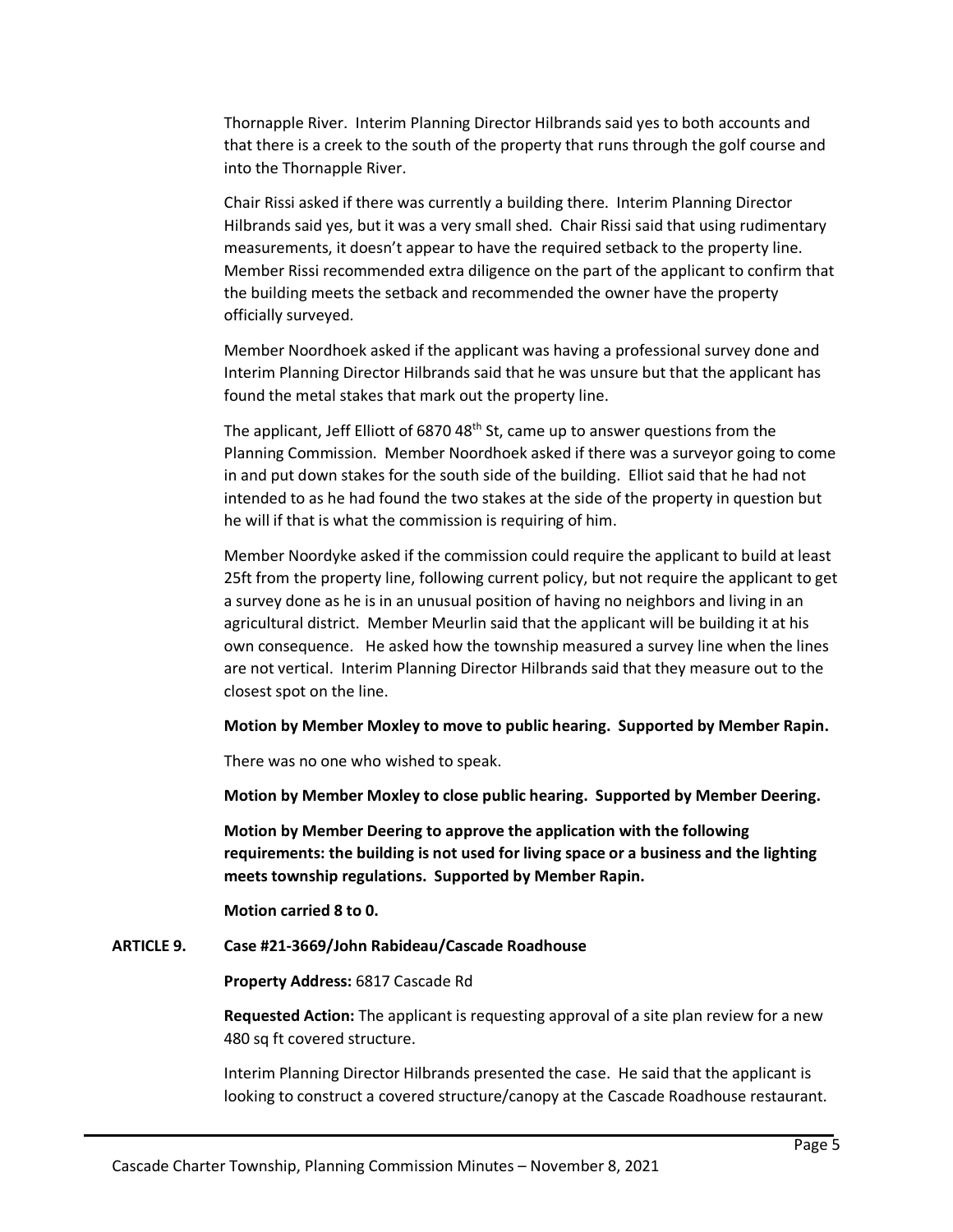It will be made of transparent panels placed on a steel-framed structure. The addition complies with all B1 zoning regulation, but it is within the front yard setback area. The applicant received a variance for the front yard setback from the Zoning Board of Appeals at their October 12, 2021 meeting. The township engineer has reviewed and approved the plans and required the applicant to submit a stormwater maintenance agreement to the township. The plan has been reviewed by the Fire Department and they have approved the canopy but require the applicant to ensure that the enclosure meets fire code. If there is any outdoor lighting being added, it will need to comply with township regulations.

Staff recommend Site Plan Approval with the conditions that the applicant comply with the Township Engineer letter dated October 26, 2021, all necessary permits are obtained before construction begins, the stormwater maintenance agreement is recorded, and any exterior lighting comply with Township regulations.

Neither the applicant nor anyone on behalf of the applicant attended the meeting to answer questions.

Member Korstange asked if the plan for this enclosure was to be a three season or fourseason structure. She said that she's seen them put plastic on the other side of the building to make that area usable during the winter months and wondered if that would occur in this part of the structure as well. Interim Planning Director Hilbrands said that the fact that it has a roof would cause it to be considered a permanent structure so it would not need additional approvals to add walls. Member Rapin said that wouldn't stop them from adding curtains to make it enclosed in the winter months and Member Deering asked if the commission can request they appear and explain their intentions. Interim Planning Director Hilbrands said that you can request that the applicant attend to answer questions.

Multiple members felt that there were unanswered questions and would prefer the case is tabled until the applicant either came to the meeting to answer their questions, the applicant sent in their responses, or they sent in someone on their behalf to answer the questions.

**Motion by Member Korstange to table the case pending the applicant provides information as to which months the structure is intended to be used and the purpose of the canopy. Supported by Member Moxley.** 

**Motion carried 8 to 0.**

# **ARTICLE 10. Election of Officer - Secretary**

Chair Rissi said that he and Interim Planning Director Hilbrands received communication from Member Katsma on September 27, 2021. Katsma had intended to attend the October meeting which was cancelled on September 27<sup>th</sup> and he would resign after that meeting but since it was cancelled, he notified Chair Rissi and Interim Planning Director Hilbrands. His reason for resignation was a change in his work schedule and responsibilities. Chair Rissi notified Supervisor Lesperance about the opening on the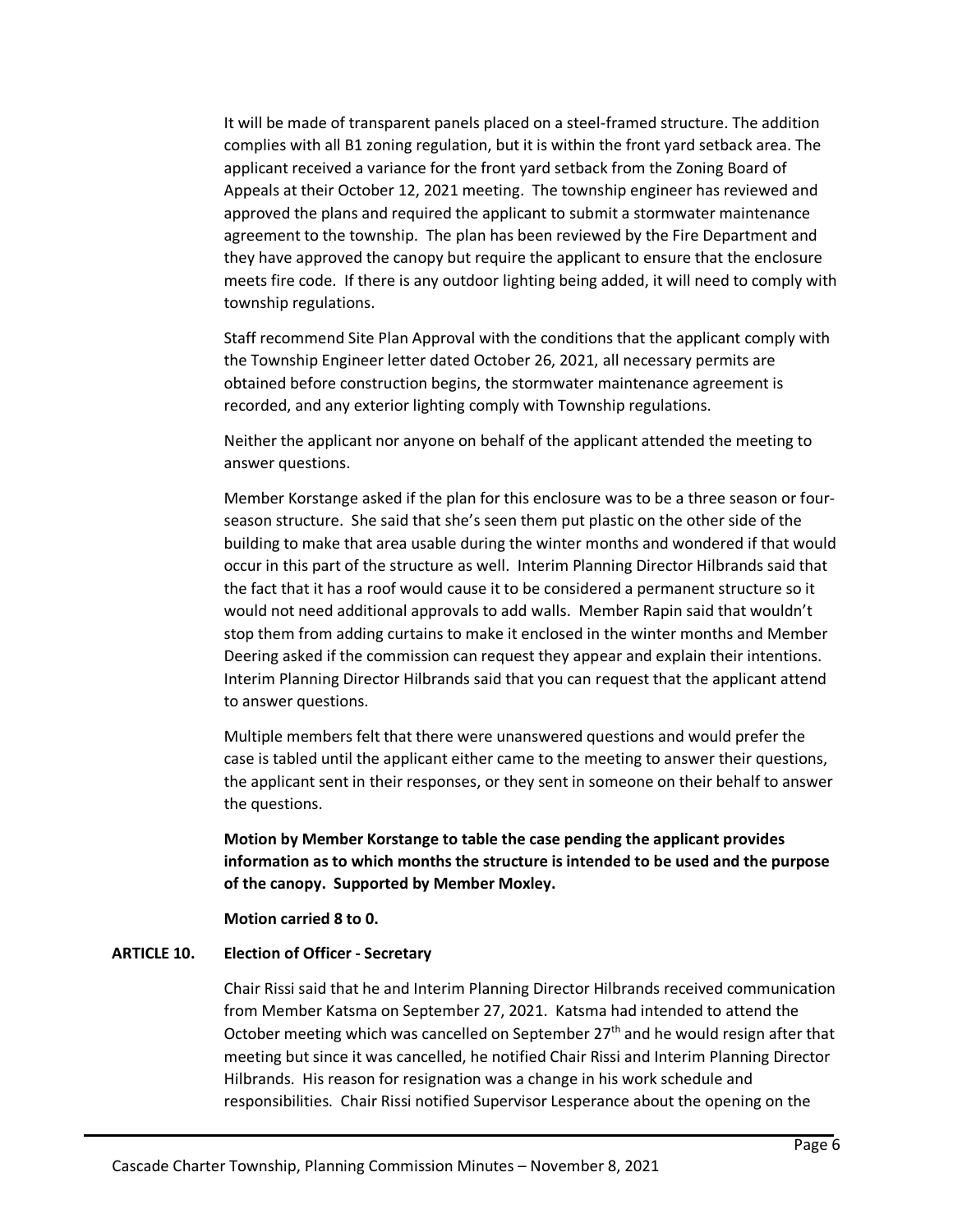commission. The commission is now in need of a secretary to fill out the remainder of Katsma's term, through to the end of the year. Member Deering volunteered to hold the position.

**Motion by Member Noordyke to appoint Member Deering as Secretary for the remainder of Katsma's term. Supported by Member Moxley.** 

**Motion carried 8 to 0.**

# **ARTICLE 11. Old Business**

# **Update from Roundhill Subcommittee:**

Chair Rissi provided updates from the Roundhill subcommittee. He shared that they have met seven or eight times as a committee with a combination of township staff, two members of the public, and once with a brief visit from Supervisor Lesperance. They typically meet at the Wisner Center with one or two meetings at the township office. At the September meeting Chair Rissi wrote some notes to share with the full Planning Commission. Since the October meeting was cancelled, he was not able to present them and he needed to reacquaint himself with the notes he had taken. He started to do this prior to the meeting but ended up speaking with Member Meurlin who had begun a lengthy memo to provide the committee; the memo has yet to be finished and polished. He said they would have the memo ready for the next week's meeting but he would now share the main points he had pulled from his September subcommittee notes.

One of the meetings of the subcommittee included prior-Planning Director, Steve Peterson and Township Manager Ben Swayze. This was the only meeting they were able to hold that included Peterson as he resigned before more additional meetings were held. They also held a meeting with Manager Swayze in September where he provided them with the township process manual. A few members of the committee also have met with Interim Planning Director Hilbrands about various topics.

Items of concern include: deviations from the site plan that were approved by staff, current staff's inability to find the originally approved site plan, questionable signatures on the stormwater maintenance agreement (due to dates on the notarization not matching dates that staff were employed), performance bonds that were not collected or created at the time of filing (partially due to lack of software to track where applications are in the pipeline, especially when projects drag out), plan application and when building permits are filed, among other things. Chair Rissi said that he understands how things can get missed when the project is stretched over multiple years and there are many moving pieces.

Member Meurlin disagreed on the point of understanding where things may have been missed and believes that some of the action or inaction was intentional. He said that lawyers had been hammering out every section of this agreement and for some of these things to be forgotten is too much of a coincidence. It is hard for him to believe that things were forgotten and/or never filed and that no one had a checklist to keep track of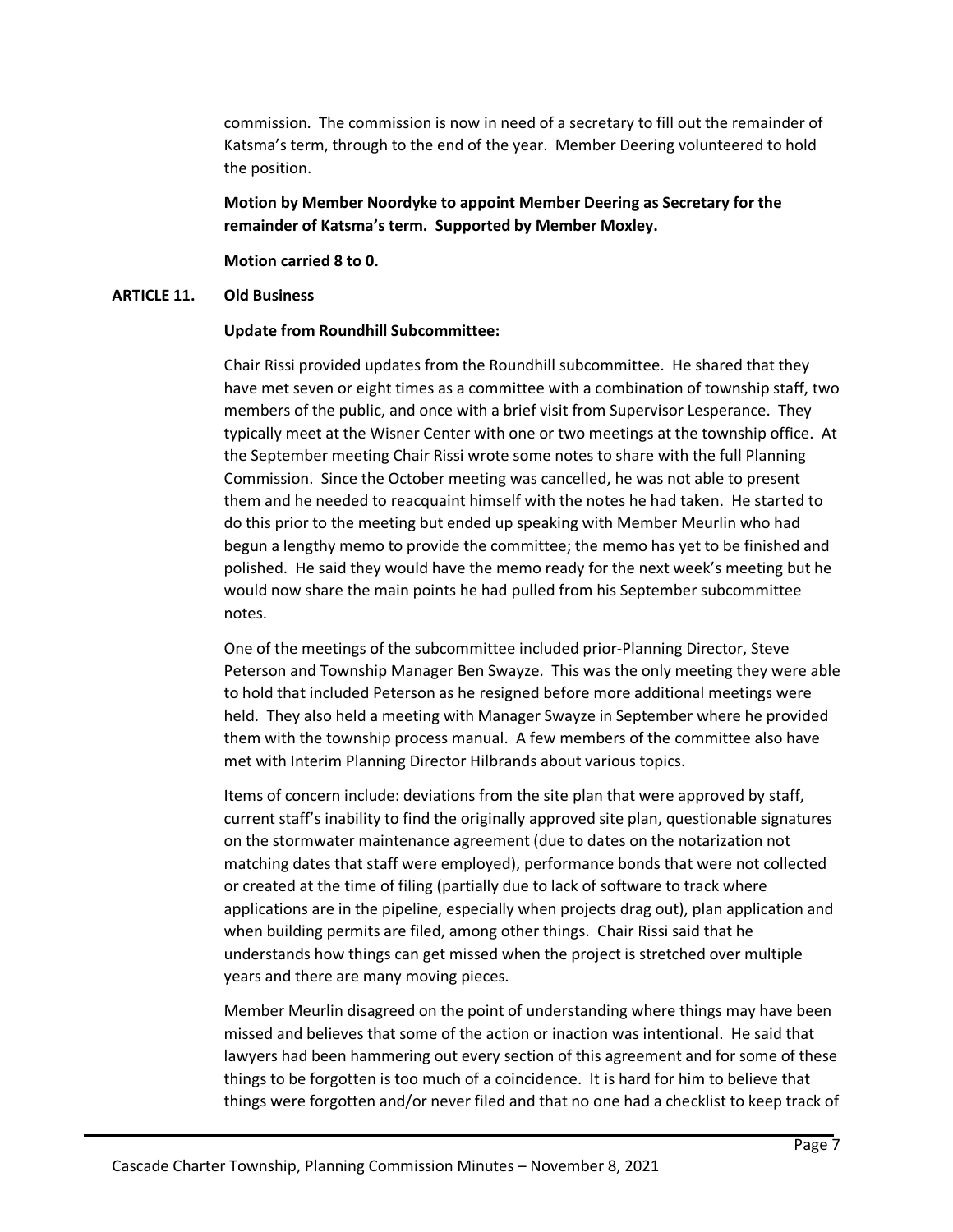projects. Chair Rissi said that these are the same documents that had conflicting dates and signatures and were fundamentally different plans than what was approved by the Planning Commission.

Another large problem has been the retaining wall that sits right on the property line without any sort of buffer, especially when there is a drop off after it. There were also questions with the wall height and if a railing is required by state building code. The commission has learned more about how the state building code works and how it can be used, in conjunction with township requirements, to keep residents safe.

Chair Rissi also brought up timing of key infrastructure points that need to be completed. One of their main takeaways from the subcommittee's meeting with Peterson was that the planning commission should set a deadline as to when key infrastructure items (such as roads, walls, etc.) in relation to when other parts of the project are completed. Since the commission hadn't imposed any of these deadlines, that made it so that the wall could be put off so long it could potentially even be the last part of the project completed. Member Deering asked if the recommendation to add these deadlines should have come from staff as the Planning Commission members aren't necessarily knowledgeable about these specific circumstances. Chair Rissi said that was correct and that staff has recommended this sometimes in the past but the commission often relies on the applicant and developer to make sure all steps of the process are completed along a reasonable timeline.

Member Meurlin asked if the 700ft of wall that was originally proposed was part of the soil and sediment plan or stopped storm water from running down the hill. Since it is not specified as a facility as part of the soil and sediment controls, it is in a cloudy area where the Planning Commission needs to be extra careful when there are even minor changes being made by the Planning Director. He also said that the commission may need to revisit what are considered 'minor' changes that the Planning Director can make without first consulting the Planning Commission. Peterson changed the plan from a traditional plan to a site condo and he changed the property lines, as well as other things along the line. The project began in 2015 and the first complaint came from a neighbor about being washed out, since the developer clear cut all of the trees from the front of the lot without providing any protection for the neighbors, pushing the lot to the far corner so that each lot could have as much area as possible. The neighbor, who is a civil engineer, provided evidence that the washout was due to this development and the board ignored him for over a year and questioned his motives, both at the Township Board and Planning Commission level. The first violation noted by Kent County occurred almost immediately after the clear cut and each month they issued a notice of violation or an inspection report. The state also issued an inspection report at water was flowing through a bayou and into the Thornapple River. He stated that the Planning Commission didn't do anything while all of this was happening and should have intervened.

Chair Rissi said that they also noted that lots eight and nine were assigned the wrong addresses for six to eight months before it was corrected. Member Meurlin disagreed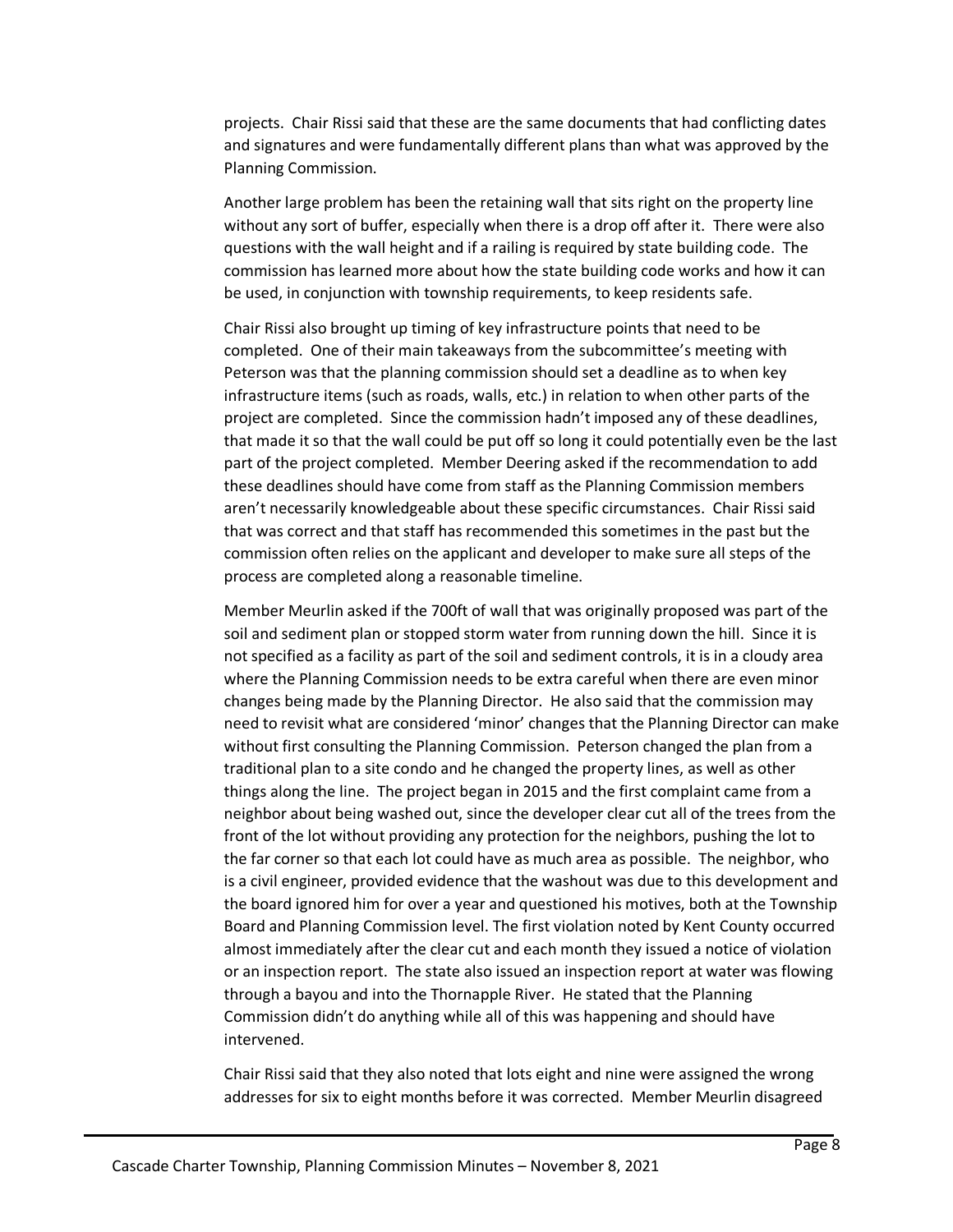saying that the Road Commission assigns the addresses and took a plat of the property. A document of Peterson's listed lots eight and nine of having the same address and lot nine having a half a million-dollar house on it that was mostly complete, but in reality, there isn't anything on lot nine. Lot eight showed up as vacant on Peterson's document while in reality the two lots were switched, leading the contractors to put liens on vacant property.

Brian Wilson of the Cascade Township Building department issued stop work orders on construction that were recommended by the Kent County Road Commission due to stormwater and sediment erosion that were the first issued within the last 16 years. Member Meurlin clarified that the stop work order was issued on behalf of Wayne Harrall of the Kent County Road Commission, but came out under the letterhead of the Cascade Building Department because the township has the leverage and the Road Commission maintains the soil erosion so they could go at the problem from two sides. Member Meurlin said that Peterson also called the developer and told him that he was going to stop everything but this was in the midst of houses going up and Peterson said he wanted to be as accommodating as possible for developers based on what stage of the development process they are in, as long as the neighbors or others aren't adversely affected.

Member Meurlin said that one of the neighbors to this project was adversely affected by 23 loads of sediment having to be removed from his lawn in addition to trees that were falling down the hill. Member Deering commented that she believed that this topic had come to the Planning Commission in the year before she joined the commission. She remembers that a \$150,000 performance bond came before the commission and the township but the staff never asked the applicant for it. Chair Rissi asked Interim Planning Director Hilbrands if he could confirm that, which he could not. He said he would have to check as the bank had called about another bond for that project that had to renewed, and he wasn't sure which of the performance bonds it was in relation to as there were three or four for this project. Member Meurlin shared that there was an ordinance adopted in March of 2016 that required a performance bond of \$50,000 for stormwater issues as well as a \$10,000 bond for landscaping. He said those bonds were forgotten. The applicant put in an application to build a deck at one of the units and the planning commission used this as an opportunity to corner all of the problems they were aware of, mainly that the performance bonds weren't ever collected, in their amendment to allow the deck. Once the deck was approved, the developer promptly forgot about the 25ft setback and moved to putting in a pool.

Chair Rissi said that, with Peterson and previous Assistant Manager Stephanie Fast leaving, a lot of first-hand knowledge about the project has been lost and the only people who would have firsthand knowledge are Manager Swayze, Building Official Brian Wilson, and (to a lesser degree) Interim Planning Director Hilbrands. They will work together to create rules and standards that keep situations like the Roundhill project from occurring in the future. Some of the ones currently being pursued are: PUD approvals require basic infrastructure first, per Peterson, and also include a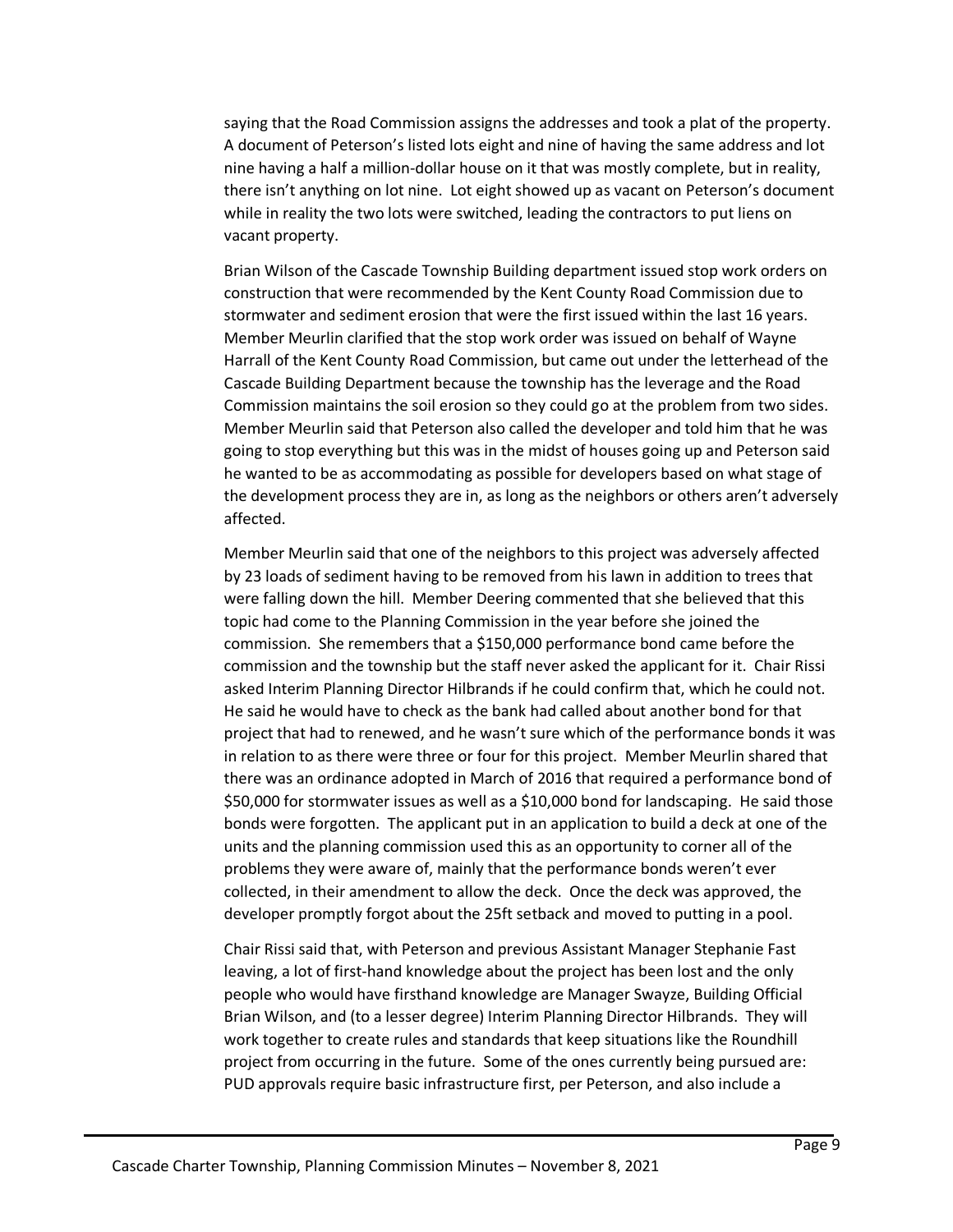definition of 'basic infrastructure' and the expected project timelines. The Planning Commission will date site plans with their and the Township Board's date of approval and note any changes to the site plan. Define minor changes that can happen by staff and require they be reported back to the Planning Commission as well as the line between major changes and minor changes. When staff approve a minor change, the Planning Commission wants to be apprised of it so that they know how to respond when a resident has questions. Member Korstange clarified that the only 'minor changes' the Planning Commission needs to be apprised of are ones related to cases that the Planning Commission has reviewed and/or issued decisions on. Member Meurlin stated that the definition of 'minor change' is in section 21.04 of the zoning ordinance and comes back into PUD properties under section 16.12 of the zoning ordinance. Chair Rissi shared that the committee recommends the use of a tracking software to make sure all steps to approval are followed as they believe that is how some of the master deeds and performance bonds have been missed. They also believe a project manager that occasionally visits sites to make sure things look correct and respectable. The current system of relying on residents to follow through with requirements allows these types of things to be missed.

Member Meurlin stated that the major revelation he and Member Moxley have made while researching the Roundhill project is that there is a lack of staff oversight in process, both during construction and after, as well as ignoring the neighbors, Kent County's, and the state's complaints. Chair Rissi said he believed that's where the project manager position comes into play as the township has not done well handling complaints; this would allow staff to take complaints of residents and follow up on them. Member Meurlin said that the Cascade Building Department has good software that functions well but the department has a unique position in the township where they are expected to go into the property and only address what they are there to inspect, ignoring any other violations they may see, setting aside that they're a Cascade employee. He said this was because their policy is to only focus on what they're there for and not get into local politics. He thinks the group should be helping out in the oversight process as they are Cascade employees. Chair Rissi said that he believes that was how the deck was discovered in the Roundhill project when they went and reported to the Planning Department; this is how they believe the department should be working. Member Meurlin said that most Michigan municipalities don't have the money to have someone in an inspection roll to keep track of things. Chair Rissi said that if the township had an ordinance enforcement officer, this may be something they could do part of the time. Member Meurlin said that these currently fall under the honor system with the developer and it would only require common sense rather than a surveyor coming to the property and measuring everything like staff have stated in the past. He sees this as a failure of white space management.

Member Noordyke asked if the building department reports to the planning department or to the manager. Interim Planning Director Hilbrands said that they report to the manager. Member Noordyke asked if this was typical of other Michigan townships and Interim Planning Director Hilbrands said he didn't have the knowledge to speak to that.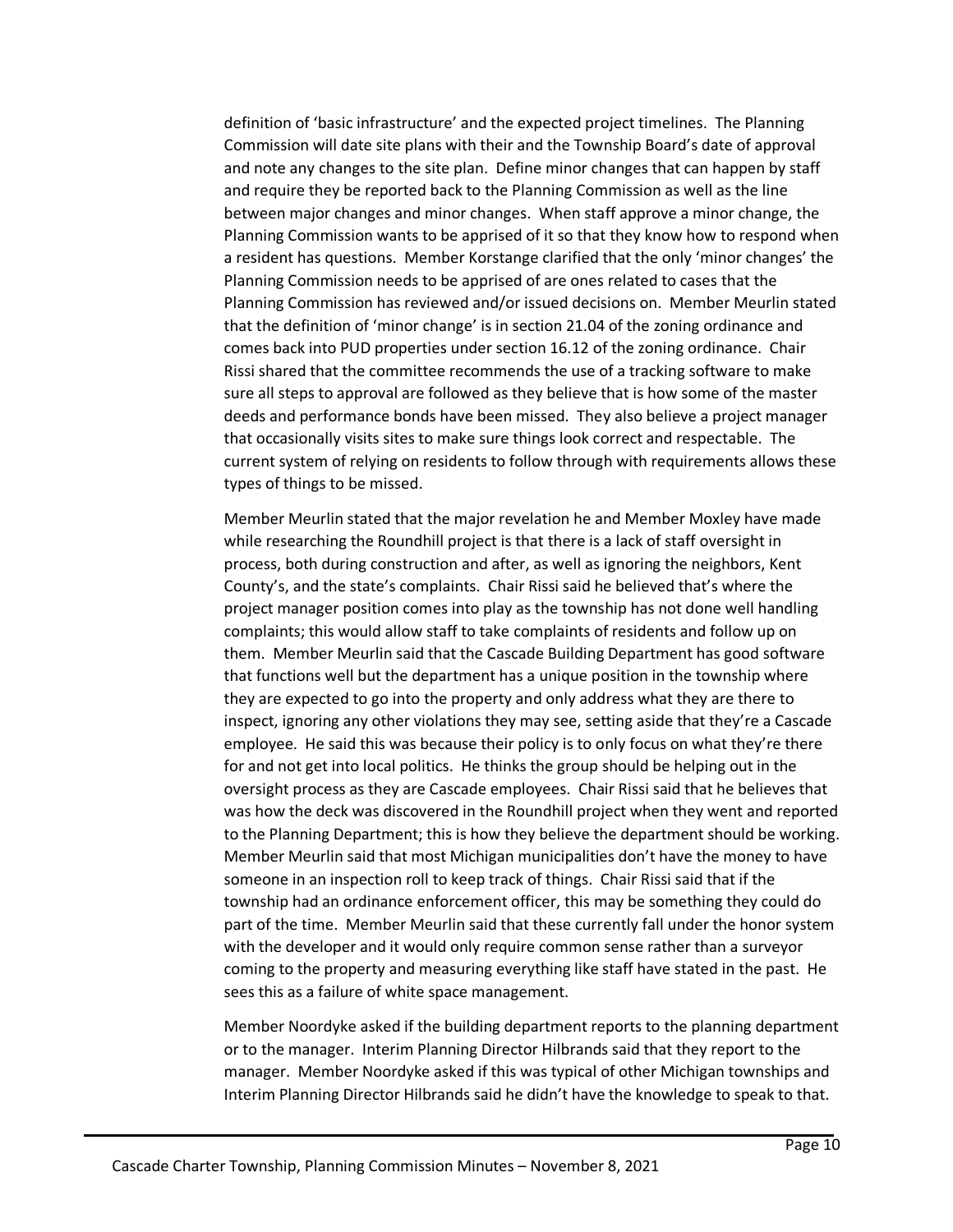Member Noordyke asked that he look into that as the current reporting model didn't make sense. Member Meurlin said that this model doesn't make sense unless the department is also working for other townships and, in Cascade, it's considered a revenue generator and a semi-independent business. Chair Rissi said that this is a conversation for another time and that this was outside of tonight's purview. Chair Rissi said that he hopes to have a lengthy memo that compiles all of the Roundhill concerns sent out by the next planning commission meeting. Member Moxley requested it be sent to them a couple days before the meeting so they have time to go through it. Chair Rissi said that was the goal, it just wasn't prepared for this meeting.

Member Meurlin shared that he believes too many projects are put onto Manager Swayze and the responsibility needs to be spread out. Chair Rissi said that he agrees but that is due to current understaffing and the number of employees that are no longer with the township and need to be replaced, including someone to manage projects. Chair Rissi said that they were getting more into Township Board decisions rather than ones they have influence over. Member Meurlin said that he intends to raise that at the next township board meeting and Member Noordyke suggested the Planning Commission make a recommendation to the Township Board. Member Noordhoek, who is a Township Board member, said that he is pushing to have an outside company come in and do a study to look into the staffing structure and give the township guidance as to how they should restructure before they begin hiring new staff. Chair Rissi said that if that's going to happen, it needs to be done expeditiously as the community's quality of service is already beginning to suffer due to lack of staff. Member Meurlin said that the township has been suffering from a lack of service for a long time and the lack of staff may not be the problem. Member Noordhoek commended Interim Planning Director Hilbrands on seamlessly doing both his own job and the Community Development Director position.

Member Korstange said that everyone seems to be moving toward a better foundation. Member Rapin asked if the Community Development Director position had been posted yet and consensus was that it had not. Interim Planning Director Hilbrands shared that he has it in writing that he is the current Interim Planning Director.

# **ARTICLE 12. Any Other Business**

**Draft 2022 Meeting Schedule:** Interim Planning Director Hilbrands brought the first draft for the 2022 meeting schedule and shared that the intention was to continue holding meetings the first and third Monday of the month with a few exceptions due to Holidays.

Member Merlin said that caused an awkward problem where the Planning Commission meets on Monday and then the Township Board meets that Wednesday and doesn't have enough time to review the situation. Chair Rissi saw meetings that ended up the same week as beneficial because it got whatever was referred to the board taken care of in an expedient time span. Chair Rissi asked Interim Planning Director Hilbrands if he had heard any complaints about the meeting schedule and he said he had not. Member